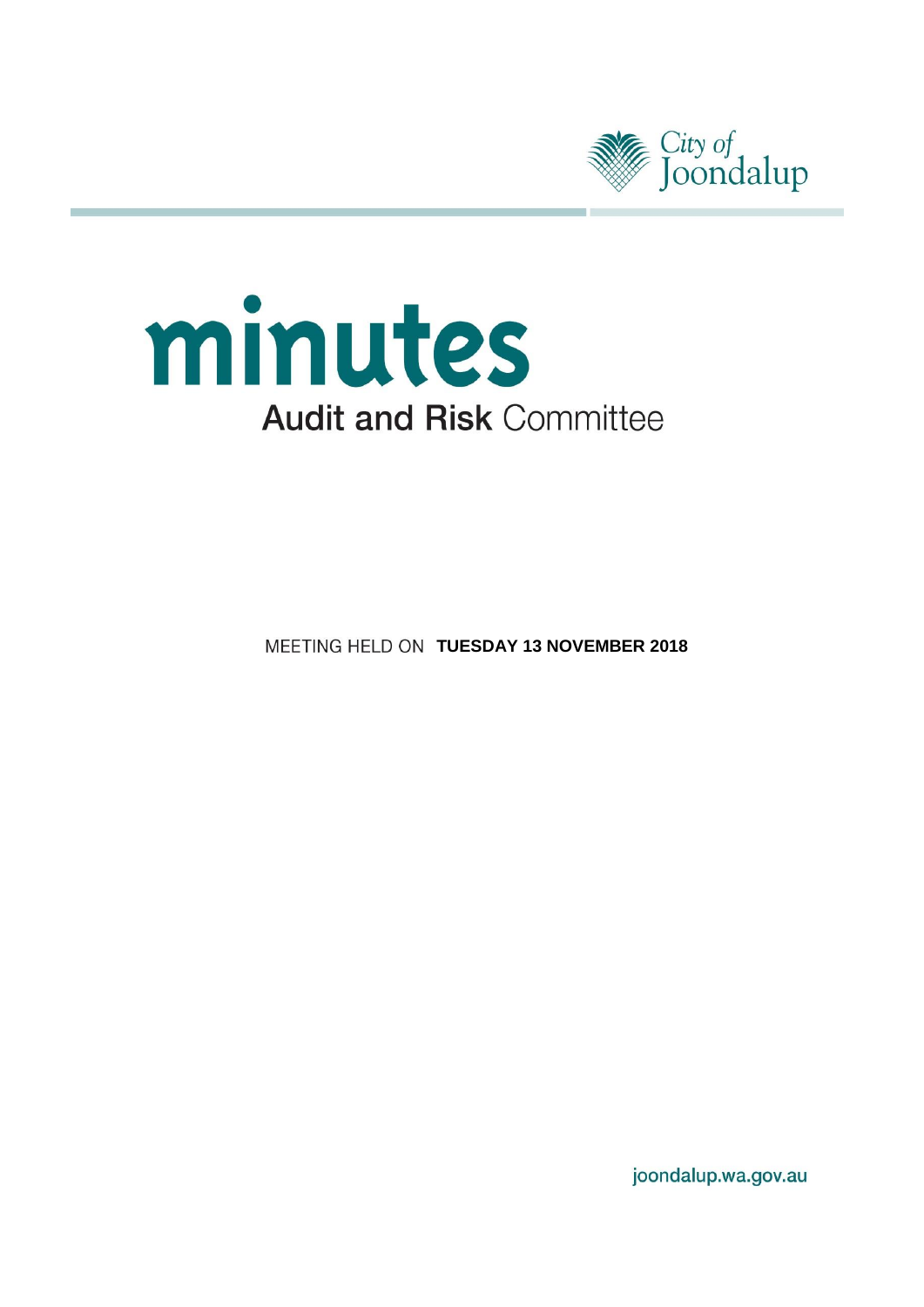## **TABLE OF CONTENTS**

| Item No. | Title                                                                          | Page No. |
|----------|--------------------------------------------------------------------------------|----------|
|          | <b>Declaration of Opening</b>                                                  | 3        |
|          | <b>Declarations of Interest</b>                                                | 4        |
|          | Apologies/Leave of absence                                                     | 4        |
|          | Announcements by the Presiding Member without discussion                       | 4        |
|          | Identification of matters for which the meeting may be closed to<br>the public | 4        |
|          | <b>Petitions and deputations</b>                                               | 4        |
|          | <b>Reports</b>                                                                 | 5        |
| 1        | 2017-18 Annual Financial Report                                                | 5        |
|          | <b>Closure</b>                                                                 | 12       |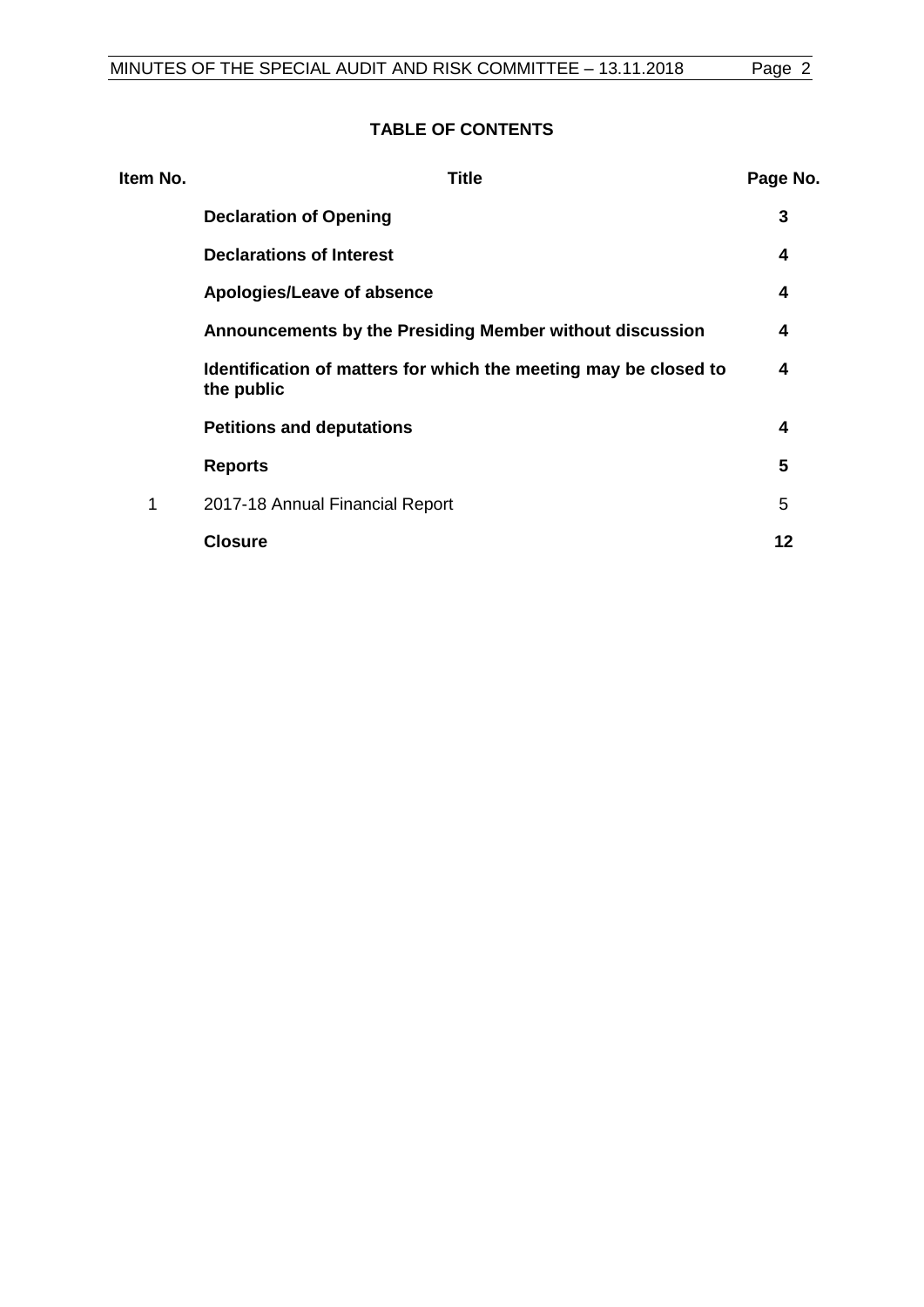# **CITY OF JOONDALUP**

#### **MINUTES OF THE SPECIAL AUDIT AND RISK COMMITTEE MEETING HELD IN CONFERENCE ROOM 2, JOONDALUP CIVIC CENTRE, BOAS AVENUE, JOONDALUP ON TUESDAY 13 NOVEMBER 2018.**

### **ATTENDANCE**

#### **Committee Members**

| <b>Presiding Member</b>        |               |
|--------------------------------|---------------|
|                                | to 6.06pm     |
|                                |               |
|                                |               |
|                                |               |
| <b>Deputy Presiding Member</b> | from $5.49pm$ |
|                                | from $5.49pm$ |
| <b>External Member</b>         |               |
|                                |               |

### **Observer**

Cr Russell Poliwka

#### **Officers**

| Mr Garry Hunt         | <b>Chief Executive Officer</b>                    |
|-----------------------|---------------------------------------------------|
| Mr Mike Tidy          | <b>Director Corporate Services</b>                |
| Mr Brad Sillence      | <b>Manager Governance</b>                         |
| Ms Christine Robinson | Acting Manager Compliance and Regulatory Services |
|                       | absent from 6.11pm to 6.13pm                      |
| Mr Roney Oommen       | <b>Manager Financial Services</b>                 |
| Mr Peter McGuckin     | Acting Manager Executive and Risk Services        |
| Mr John Byrne         | Governance Coordinator                            |
| Mrs Deborah Gouges    | Governance Officer                                |
|                       |                                                   |

### **Guest**

Mr Greg Godwin Auditor, Moore Stephens

### <span id="page-2-0"></span>**DECLARATION OF OPENING**

<span id="page-2-1"></span>The Presiding Member declared the meeting open at 5.45pm. The Presiding Member welcomed the external member, Mr Thomas to his first meeting of the Audit and Risk Committee.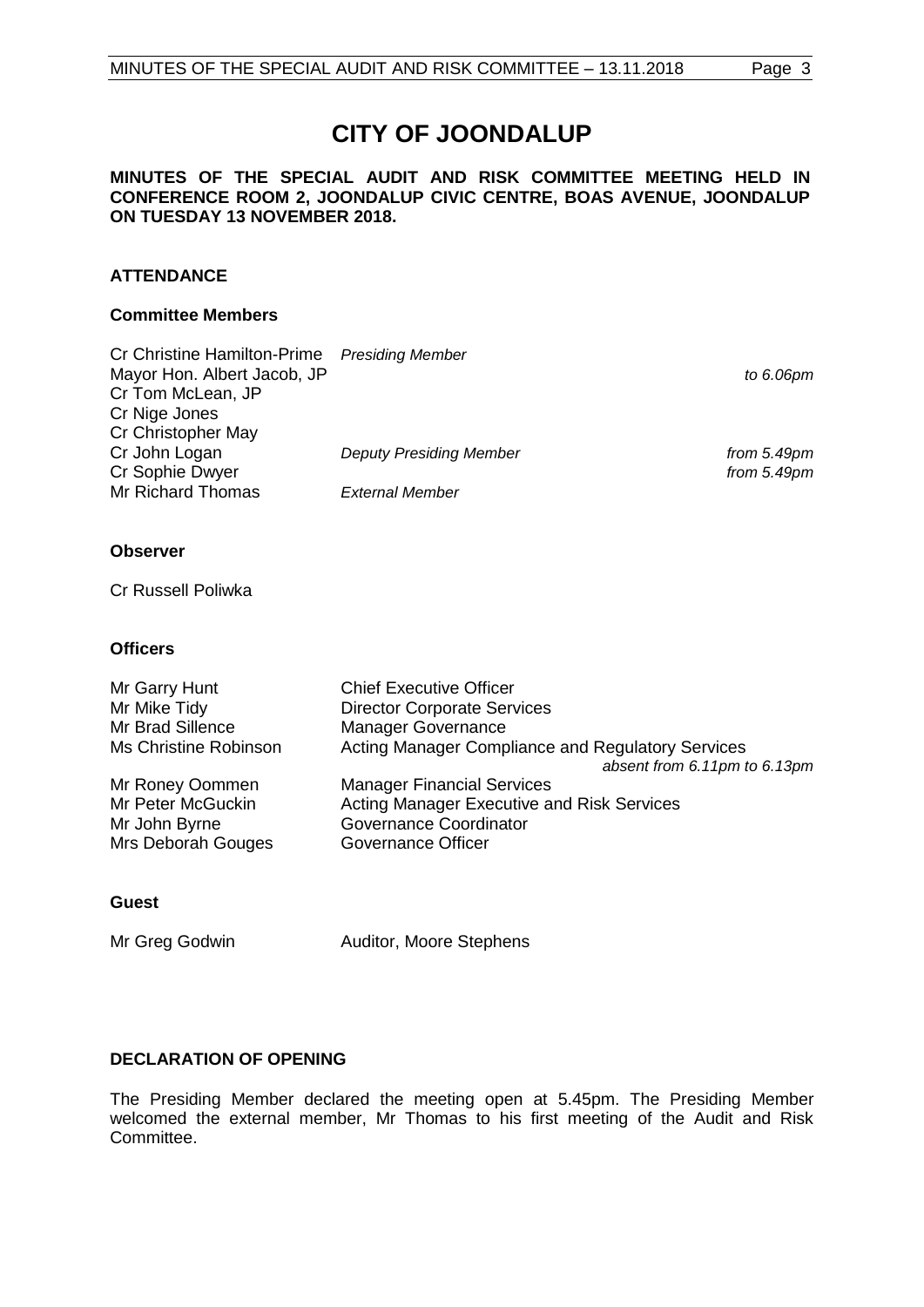## **DECLARATIONS OF INTEREST**

Nil.

## <span id="page-3-0"></span>**APOLOGIES/LEAVE OF ABSENCE**

## **Leave of Absence previously approved**

Mayor Albert Jacob, JP 18 January to 25 January 2019 inclusive.

## <span id="page-3-1"></span>**ANNOUNCEMENTS BY THE PRESIDING MEMBER WITHOUT DISCUSSION**

<span id="page-3-2"></span>Nil.

## **IDENTIFICATION OF MATTERS FOR WHICH THE MEETING MAY BE CLOSED TO THE PUBLIC**

In accordance with Clause 5.2 of the City's *Meeting Procedures Local Law 2013*, this meeting was not open to the public.

<span id="page-3-3"></span>**PETITIONS AND DEPUTATIONS**

Nil.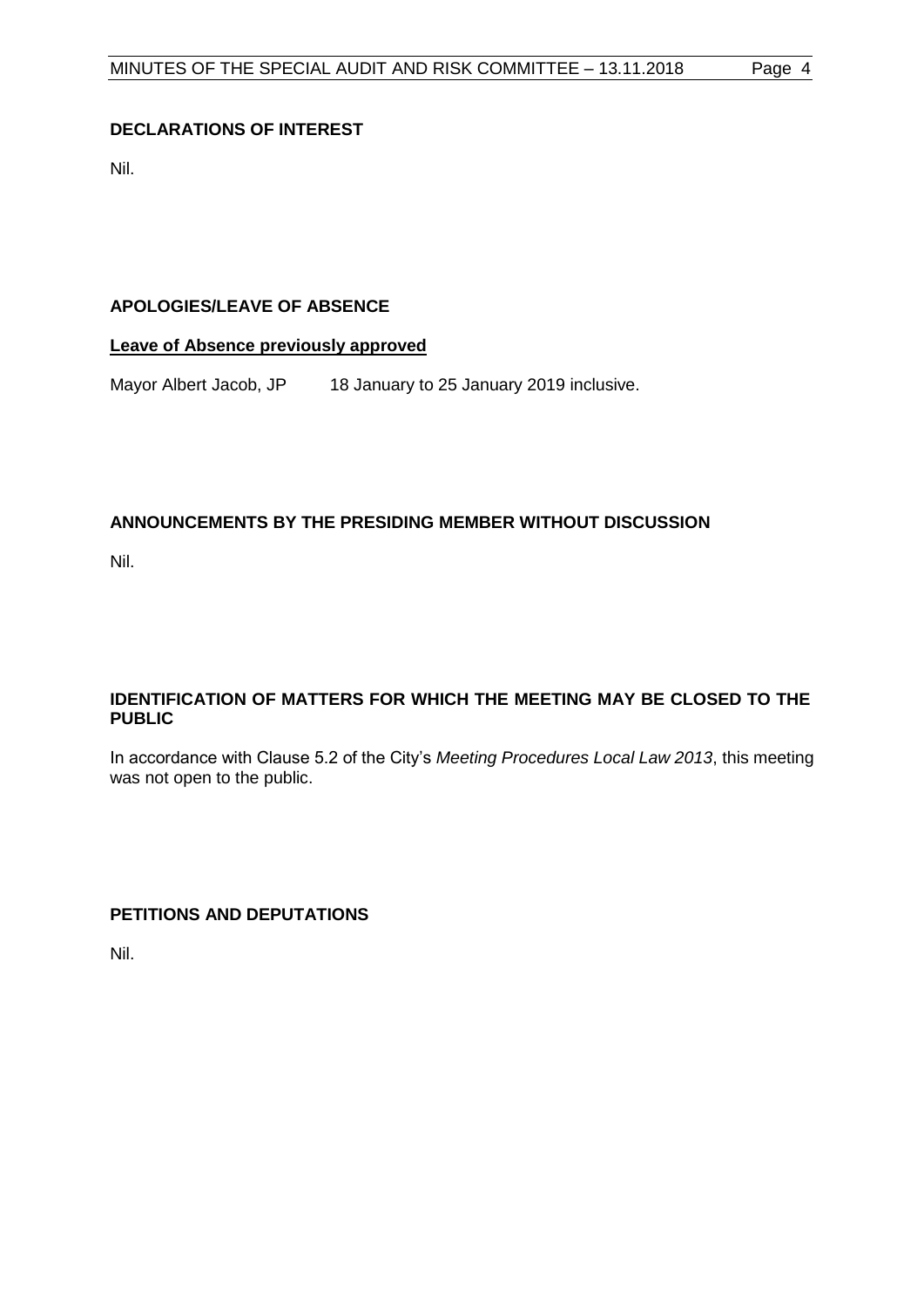#### <span id="page-4-0"></span>**REPORTS**

<span id="page-4-1"></span>

| <b>ITEM1</b>                          |                                                                                                                                                                                                  | <b>2017-18 ANNUAL FINANCIAL REPORT</b>                                  |  |
|---------------------------------------|--------------------------------------------------------------------------------------------------------------------------------------------------------------------------------------------------|-------------------------------------------------------------------------|--|
| <b>WARD</b>                           | All                                                                                                                                                                                              |                                                                         |  |
| <b>RESPONSIBLE</b><br><b>DIRECTOR</b> | Mr Mike Tidy<br><b>Corporate Services</b>                                                                                                                                                        |                                                                         |  |
| <b>FILE NUMBER</b>                    | 107214, 101515                                                                                                                                                                                   |                                                                         |  |
| <b>ATTACHMENT</b>                     | Attachment 1<br>Attachment 2                                                                                                                                                                     | Draft 2017-18 Annual Financial Report<br>Draft Auditor's Report 2017-18 |  |
| <b>AUTHORITY / DISCRETION</b>         | Executive - The substantial direction setting and oversight<br>role of Council, such as adopting plans and reports,<br>accepting tenders, directing operations, setting and<br>amending budgets. |                                                                         |  |

#### **PURPOSE**

For Council to consider and accept the *2017-18 Annual Financial Report* and Auditor's Report.

#### **EXECUTIVE SUMMARY**

In accordance with Section 6.4 of the *Local Government Act 1995*, the *2017-18 Annual Financial Report* has been prepared and, together with the City's accounts, has been submitted to the Office of the Auditor General of Western Australia (OAG) to conduct the annual audit.

The OAG, through its designated representative Moore Stephens, has completed its audit, in accordance with the terms of their engagement and the requirements of Part 7 Division 3 of the *Local Government Act 1995*, and has submitted its Audit Report. The Annual Financial Report will form part of the City's *2017-18 Annual Report.* 

*It is therefore recommended that Council BY AN ABSOLUTE MAJORITY, ACCEPTS the Draft Annual Financial Report of the City of Joondalup and the accompanying Audit Report for the financial year 2017-18, forming Attachments 1 and 2 to this Report.*

#### **BACKGROUND**

Section 6.4 of the *Local Government Act 1995* requires local governments to prepare an annual financial report and to submit both the report and its accounts to its auditor by 30 September each year. The City of Joondalup has met those requirements and the City's auditor has completed its audit of the accounts and the *2017-18 Annual Financial Report*.

The *2017-18 Annual Financial Report* is included as Attachment 1 to this Report.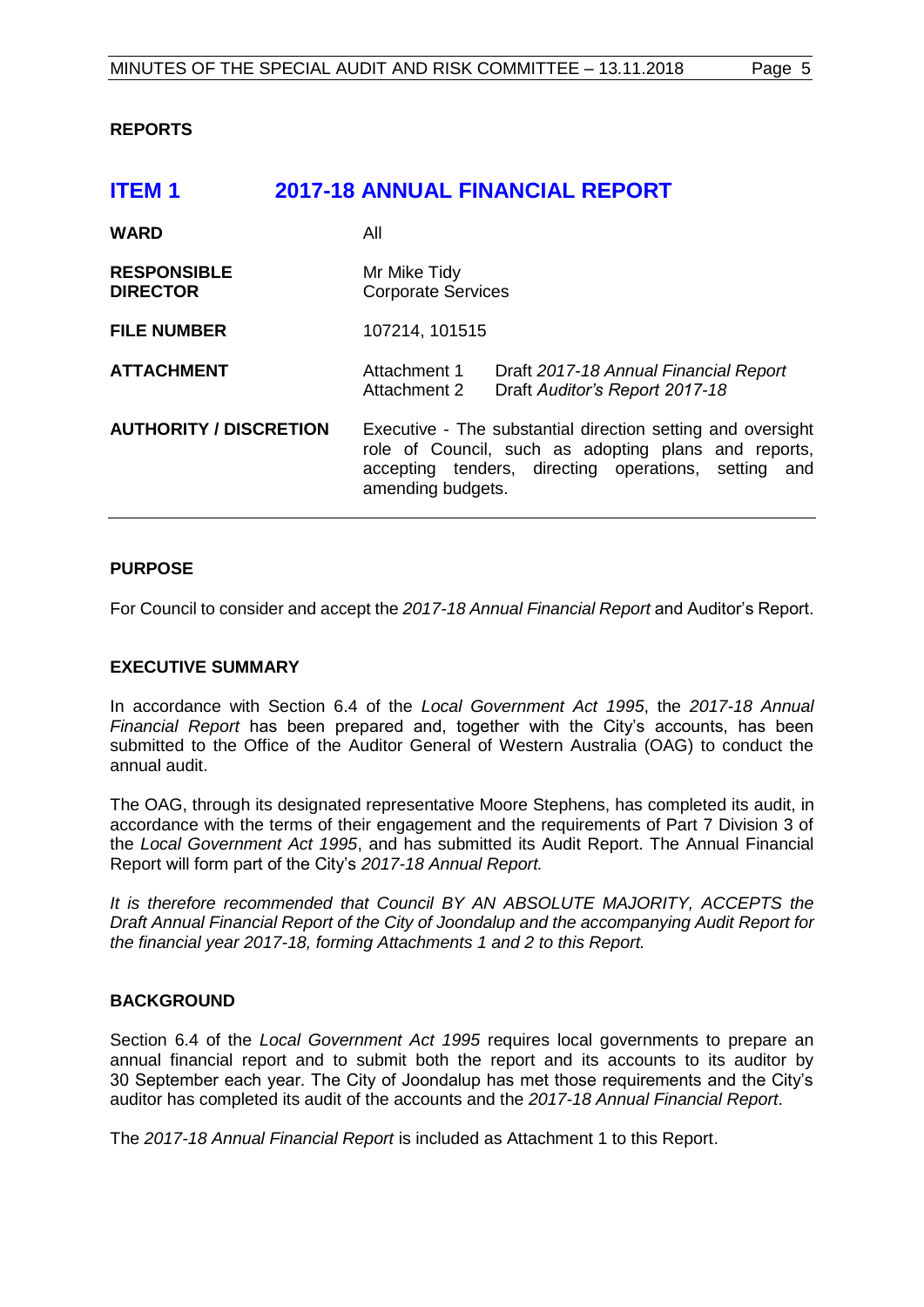#### **DETAILS**

#### **Issues and options considered**

The preparation of an Annual Financial Report and the submission of the report and the City's accounts to the auditors for audit are statutory requirements of the *Local Government Act 1995*.

The Annual Financial Report needs to be accepted by Council in order to enable the holding of an Annual General Meeting of Electors, at which the City's Annual Report containing the Annual Financial Report will be considered. The Annual Financial Report is also required to be submitted to the Department of Local Government, Sport and Cultural Industries (DLGSC).

#### Outcome of the Audit

The audit has been completed with no issues of significance raised and the audit report is unqualified (Attachment 2 refers).

The audit report includes mention of two statutory ratios for the City, namely the Operating Surplus ratio and the Asset Sustainability Ratio. The audit report notes that the City's ratio measurements in these two cases does not meet the minimum standards assigned to these ratios by DLGSCI (in the *Local Government Operational Guideline No.18 – Financial Ratios* (the Guideline)).

The Guideline requires that an Operating Surplus ratio meet at least a Basic Standard of 0.01. The Operating Surplus ratio is calculated as follows:

#### Operating Revenue minus Operating Expenses

#### Own Source Operating Revenue

The City's Operating Surplus ratio for 2017-18 is (0.02), which has improved considerably from the prior year's ratio of (0.05) but still does not meet the Basic Standard set in the Guideline. A significant contributor to operating expenses at the City is depreciation which, while not an outlay of cash, does have a significant impact on the Operating Surplus ratio. If cash revenues and cash costs alone are considered, the City generated a significant cash operating surplus in the year ended 30 June 2018. In addition, the City has taken, and is taking, various cost reduction and revenue generation measures to overcome and reverse the operating deficit in the short term, as outlined in the recently adopted *20 Year Strategic Financial Plan*.

The Guideline also requires that the Asset Sustainability ratio meet a Standard of at least 0.90. The Asset Sustainability ratio is calculated as follows:

#### Capital Renewal and Replacement Expenditure

#### **Depreciation**

The City's Asset Sustainability ratio for 2017-18 is 0.67, slightly higher than the prior year's ratio of 0.65. The City has infrastructure of a relatively young age. While assets are depreciated on a straight-line basis reflecting consumption evenly over the expected life of those assets, the age of these assets means that the City would not need to expend an amount equivalent to depreciation in renewal and replacement of these assets.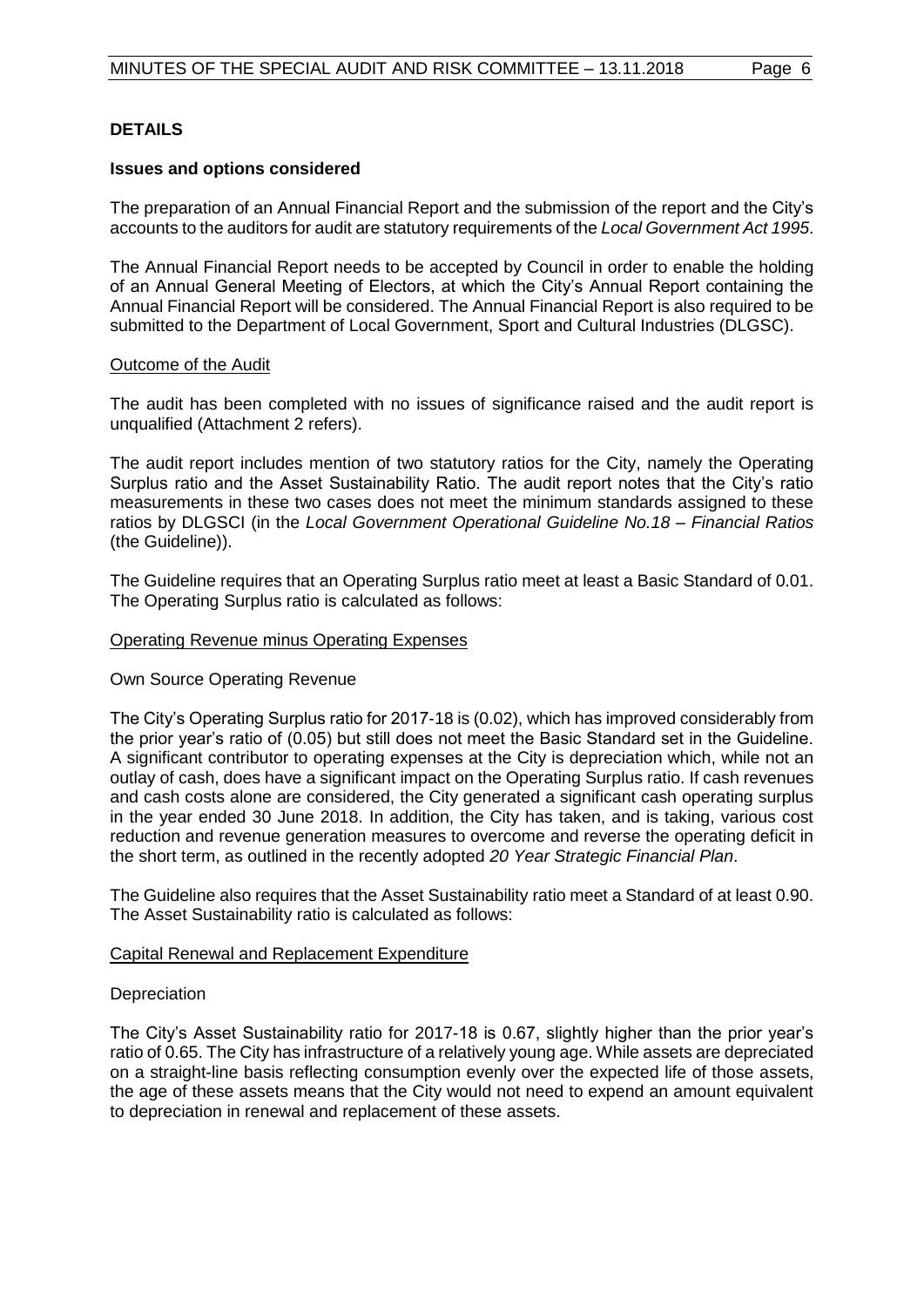This is, therefore, reflected in the City's ratio; however, the Standard set in the Guideline does not accommodate such circumstances.

#### End of Financial Year Position

The City has finished the financial year with a Rate Setting Statement surplus higher than estimated. An anticipated end of year surplus at 30 June 2018 \$534,903 was used as the opening balance in the 2018-19 Annual Budget. The final end of year Rate Setting Statement surplus for 2017-18 is \$4,428,425, being \$3,893,522 more than estimated.

When comparing the actual end of year results to the estimate shown in the 2018-19 Budget, in summary terms the \$3,893,522 variance comprises:

| <b>Description</b>                      | <b>Sub Total</b> | <b>Total</b>    |
|-----------------------------------------|------------------|-----------------|
| <b>Increased Operating Cash Surplus</b> | \$6,488,130      |                 |
| <b>Increased Capital Revenue</b>        | 341,701          |                 |
| <b>Reduced Capital Expenditure</b>      | \$3,355,839      | \$10,185,670    |
| Less: Reduced Net Funding Requirements  |                  | (\$6, 292, 148) |
| <b>Net Variance</b>                     |                  | \$3,893,522     |

There are a number of offsets between revenue, expenditure and funding requirements of which the major ones are as follows:

- Increased operating and capital revenue, including advance receipt of part of the 2018-19 Federal Assistance and Local Roads Grants and decreased capital expenditure for works and plant, the bulk representing carry forwards of \$4,452,752 which are offset by a transfer to the Capital Works Carried Forward Reserve.
- A number of operating and capital reserve funded projects that did not advance as far as anticipated or for which there was no reserve funded expenditure, resulting in lower expenditure offset by a lower drawn on reserves.
- Profit and loss on asset sales have been impacted by property disposal transactions through Tamala Park land sales, offset by equity transactions.

After allowing for these and other minor offsets the adjusted variance in surplus when compared to the estimated end of year position shown in the 2018-19 Budget is made up of:

| <b>Description</b>                      | <b>Sub Total</b> | Total       |
|-----------------------------------------|------------------|-------------|
| <b>Increased Operating Cash Surplus</b> | \$4,102,557      |             |
| <b>Reduced Capital Revenue</b>          | (\$1,566,318)    |             |
| <b>Reduced Capital Expenditure</b>      | \$1,368,933      | \$3,905,172 |
| <b>Reduced Net Funding Requirements</b> |                  | 11,650)     |
| <b>Net Variance</b>                     |                  | \$3,893,522 |

The drivers for the net increased surplus of \$3,893,522 are spread across both operating and capital. The principal components of these are as follows:

| <b>Operating Revenue and Expenditure</b>         |             |             |
|--------------------------------------------------|-------------|-------------|
| <b>Increased Operating Revenue</b>               |             | 959,669     |
| <b>Reduced Operating Expenditure</b>             |             |             |
| - Employee Costs                                 | \$2,398,132 |             |
| - Materials and Contracts                        | 824,678     | \$3,222,810 |
| Various other operating and non-cash adjustments |             | 79,922)     |
|                                                  |             | \$4,102,557 |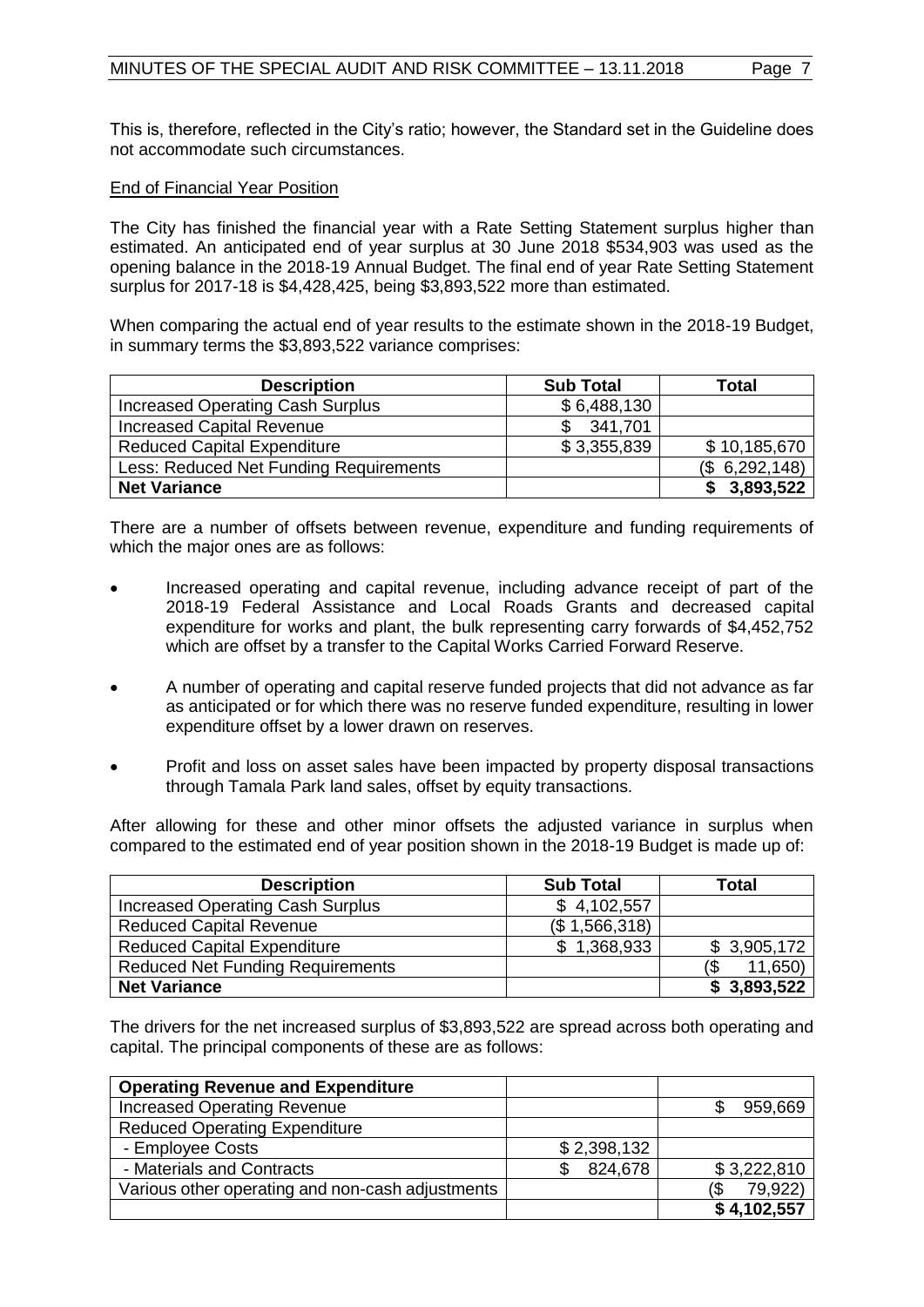| <b>Capital Revenue and Expenditure</b>          |               |               |
|-------------------------------------------------|---------------|---------------|
| <b>Reduced Capital Revenue</b>                  |               |               |
| - Capital grants and contributions              | (\$1,618,652) |               |
| - Equity distribution - Tamala Park Regional    | 52,334<br>S   | (\$1,566,318) |
| Council                                         |               |               |
| <b>Reduced Capital Expenditure</b>              |               |               |
| - Capital Works                                 | \$1,078,381   |               |
| - Other capital projects and fleet replacements | 290,552       | \$1,368,933   |

The reduction in employee costs is partly driven by a writeback of Workers' Compensation provisions of \$1,915,121 in respect of past claim years 2013-14 and 2015-16 that have been closed by the City's insurance provider Local Government Insurance Services, as a result of the City's better-than-expected claims history for those years.

#### **Legislation / Strategic Community Plan / policy implications**

**Legislation** *Local Government (Financial Management)* Regulation 51(2) states:

> *"A copy of the annual financial report of a local government is to be submitted to the Departmental CEO within 30 days of the receipt by the local government's CEO of the auditor's report on that financial report."*

Section 5.53 of the *Local Government Act 1995* states:

#### *5.53 Annual Reports*

- *(1) The local government is to prepare an annual report for each financial year.*
- *(2) The annual report is to contain:* 
	- *(f) the financial report for the financial year;*

Section 5.54 of the *Local Government Act 1995* states:

### *5.54 Acceptance of annual reports*

- *(1) Subject to subsection (2), the annual report for a financial year is to be accepted by the local government no later than 31 December after that financial year.*
- *\* Absolute majority required.* 
	- *(2) If the auditor's report is not available in time for the annual report for a financial year to be accepted by 31 December after that financial year, the annual report is to be accepted by the local government no later than 2 months after the auditor's report becomes available.*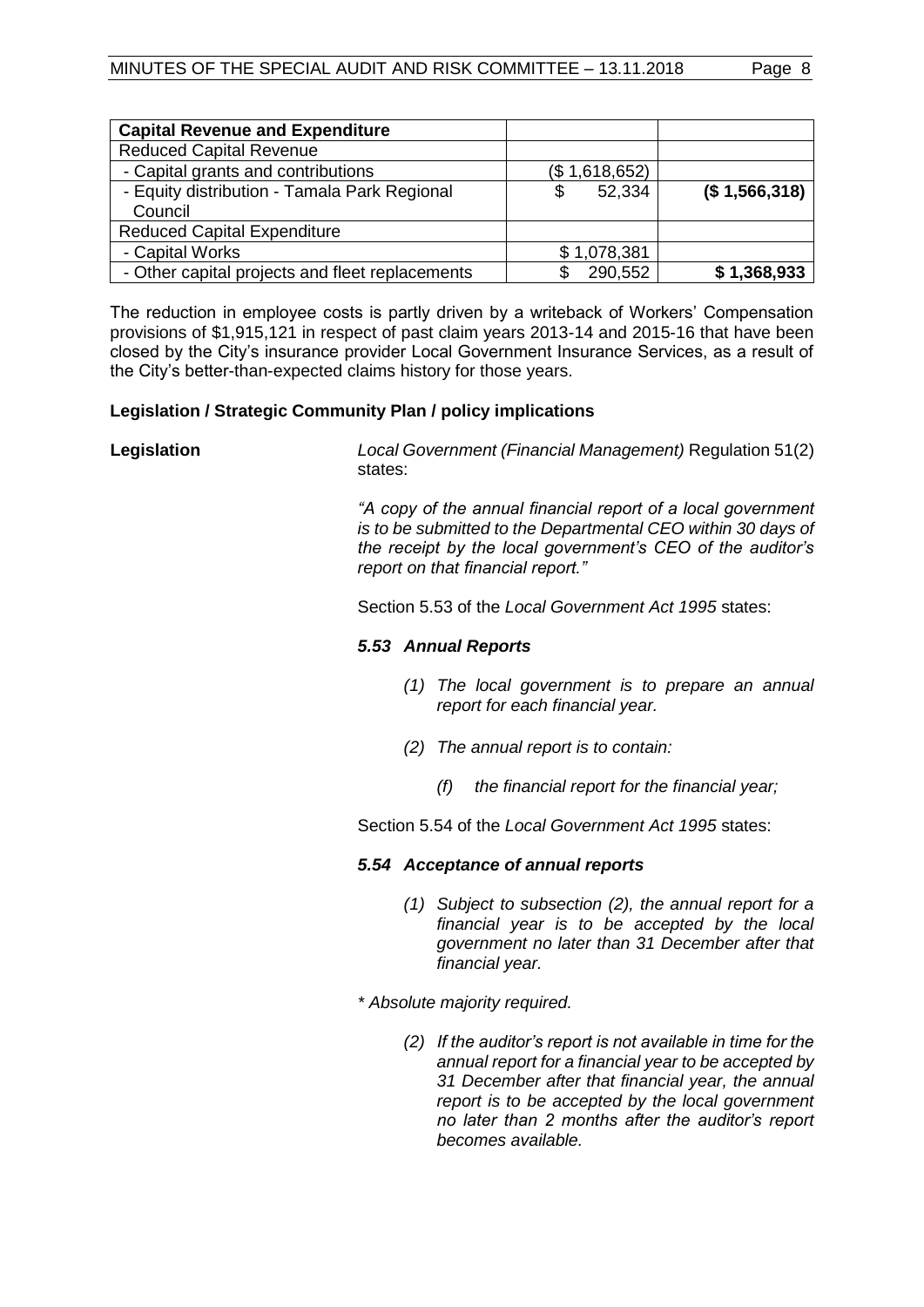Section 6.4 of the *Local Government Act 1995* states:

### *6.4 Financial Report*

- *(1) A local government is to prepare an annual financial report for the preceding financial year and such other financial reports as are prescribed.*
- *(2) The financial report is to –*
	- *(a) be prepared and presented in the manner and form prescribed; and*
	- *(b) contain the prescribed information.*
- *(3) By 30 September following each financial year or such extended time as the Minister allows, a local government is to submit to its auditor –*
	- *(a) the accounts of the local government, balanced up to the last day of the preceding financial year; and*
	- *(b) the annual financial report of the local government for the preceding financial year.*

### **Strategic Community Plan**

| <b>Key theme</b> | Financial Sustainability. |
|------------------|---------------------------|
|------------------|---------------------------|

**Objective** Effective management.

**Strategic initiative** Not applicable.

**Policy** Not applicable.

### **Risk management considerations**

Not applicable

### **Financial / budget implications**

#### Current financial year impact

| Account no.          | Not applicable.  |
|----------------------|------------------|
| <b>Budget Item</b>   | Closing surplus. |
| <b>Budget amount</b> | \$534,903        |
| Amount spent to date | \$4,428,425      |
| <b>Proposed cost</b> | Not applicable.  |
| <b>Balance</b>       | \$3,893,522      |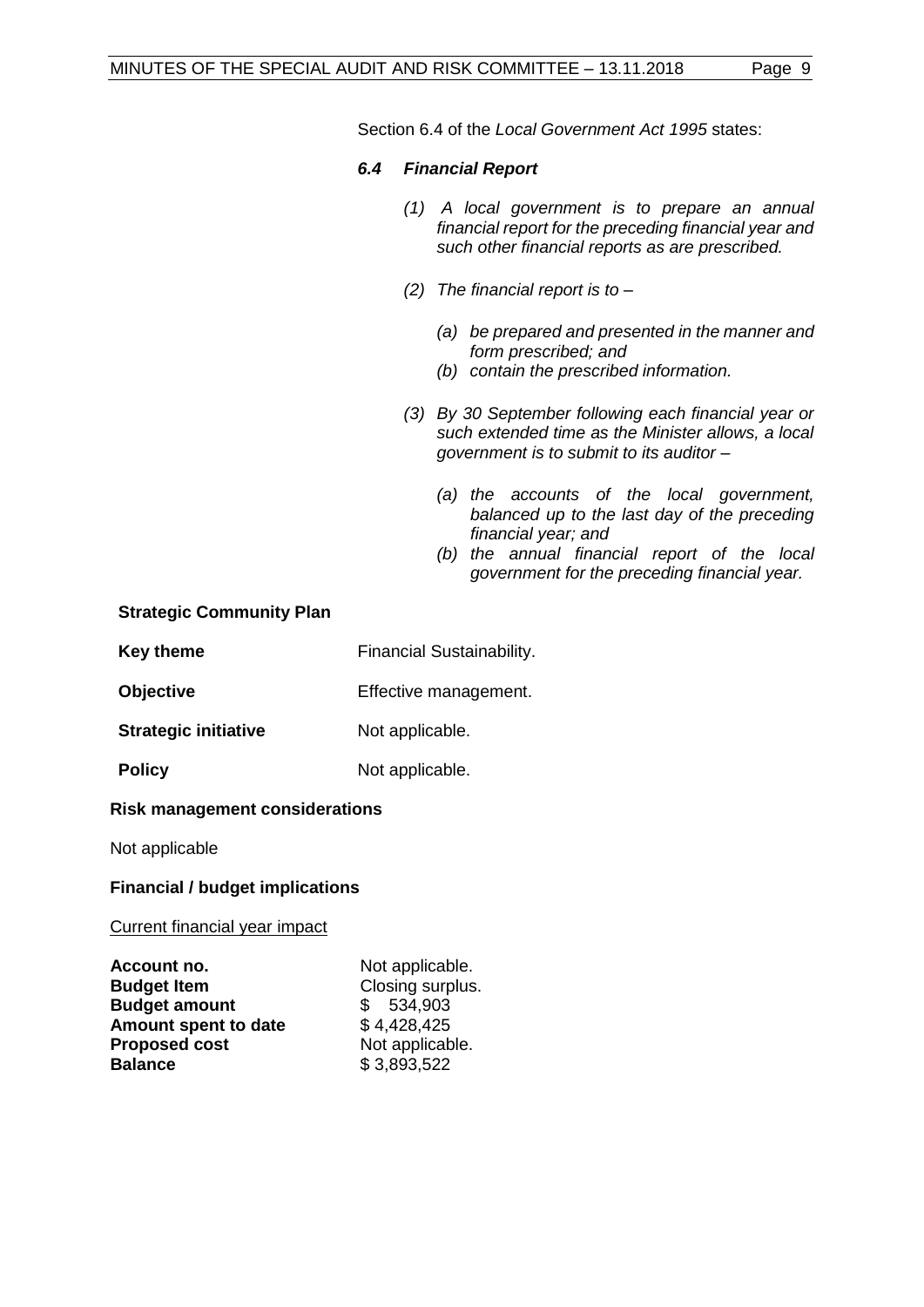#### Future financial year impact

| <b>Annual operating cost</b>   | Not applicable.                            |
|--------------------------------|--------------------------------------------|
| <b>Estimated annual income</b> | Not applicable.                            |
| <b>Capital replacement</b>     | Not applicable.                            |
| 20 Year Strategic Financial    | Subject to application of closing surplus. |
| <b>Plan impact</b>             |                                            |
| Impact year                    | Not applicable.                            |

All amounts quoted in this report are exclusive of GST.

#### **Regional significance**

Not applicable.

#### **Sustainability implications**

Not applicable.

#### **Consultation**

There is no legislative requirement to consult on the preparation of the Annual Financial Report, but the *Local Government Act 1995* requires a General Meeting of Electors to be held and the City's Annual Report, incorporating the Annual Financial Report, to be made available publicly.

### **COMMENT**

The Annual Financial Report will be made available on the City's public website. A minimal number of printed, bound colour copies will be available for viewing at Libraries, Leisure Centres and Customer Service Centres.

In order for the City to meet its legislative requirements, it is recommended that the Council accepts the Annual Financial Report for the financial year 2017-18.

### **VOTING REQUIREMENTS**

Absolute Majority.

*Cr Dwyer and Cr Logan entered the room at 5.49pm.* 

*Mayor Jacob left the room at 6.06pm.* 

*The Acting Manager Compliance and Regulatory Services left the room at 6.11pm and returned at 6.13pm.*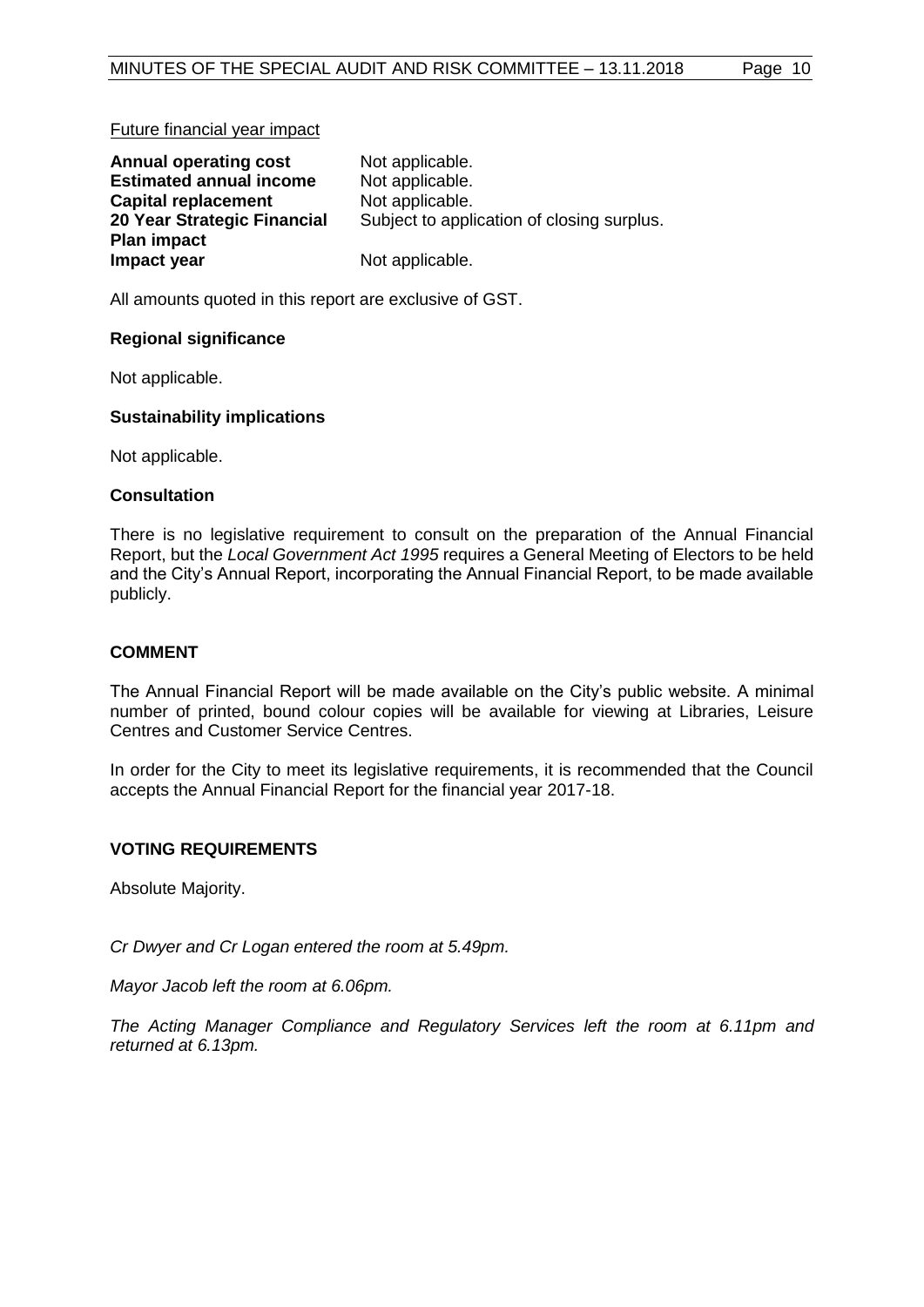**MOVED Cr May, SECONDED Cr McLean that Council BY AN ABSOLUTE MAJORITY, ACCEPTS the Draft Annual Financial Report of the City of Joondalup and the accompanying Audit Report for the financial year 2017-18, forming Attachments 1 and 2 to this Report.**

#### The Motion was Put and **CARRIED** (7/0)

**In favour of the Motion:** Crs Hamilton-Prime, Dwyer, Jones, Logan, McLean and May and Mr Thomas.

*Appendix 1 refers*

*[To access this attachment on electronic document, click here: Attach1agnAUDIT181113.pdf](http://www.joondalup.wa.gov.au/files/committees/AURI/2018/Attach1agnAUDIT181113.pdf)*